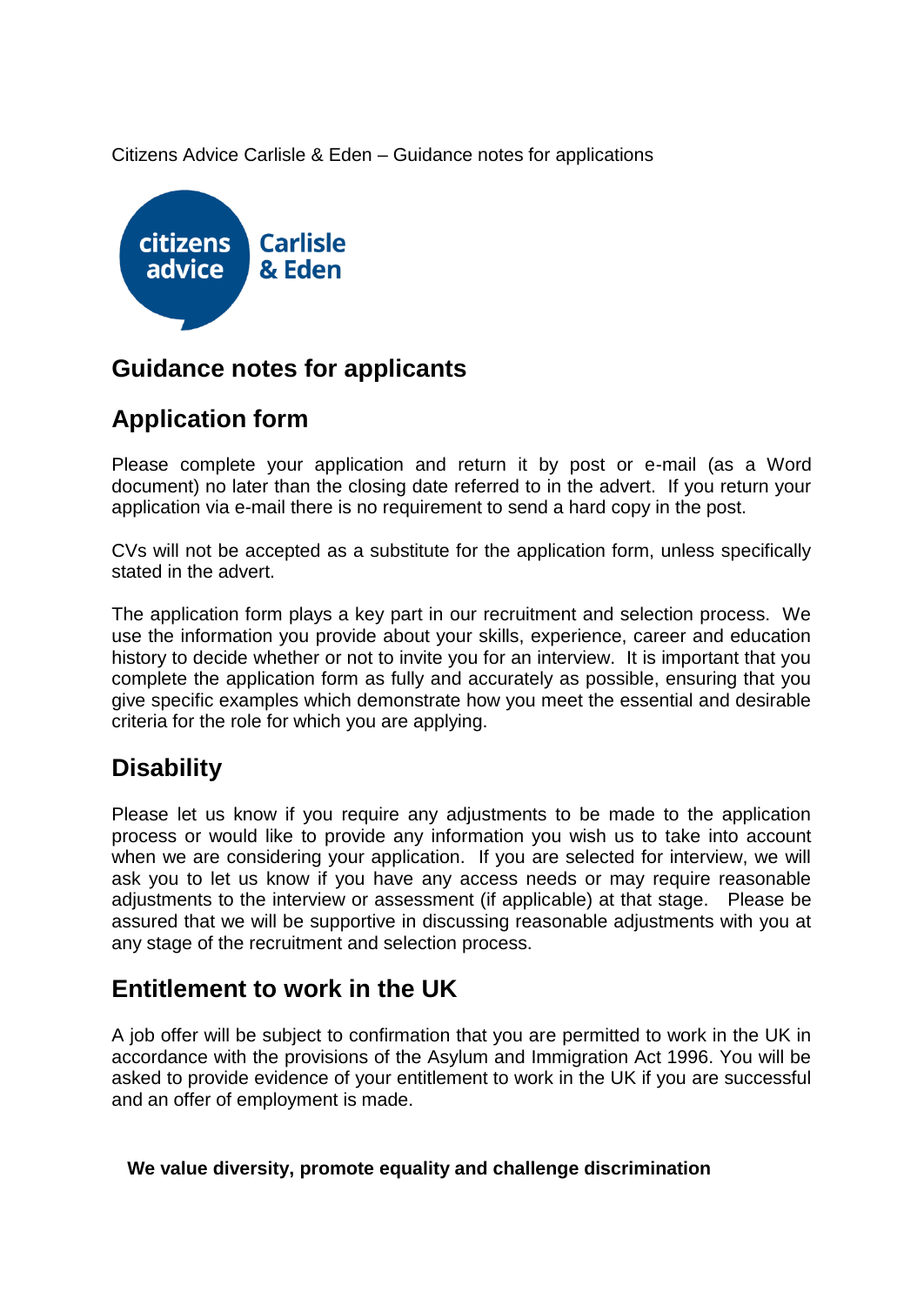Please note that Citizens Advice Carlisle & Eden does not hold a sponsor licence and, therefore, cannot issue certificates of sponsorship under the points-based system.

# **Diversity Monitoring**

Citizens Advice Carlisle & Eden values diversity and promotes equality. We encourage and welcome applications from suitably skilled candidates from all backgrounds. Monitoring recruitment and selection procedures is one way of helping us to ensure that there is no unfair discrimination in the way that we recruit people. To do this we need to know about the diversity profile of people who apply for posts at Citizens Advice Carlisle & Eden. This information is given in confidence for monitoring purposes only and is not seen by anyone responsible for making recruitment decisions. However, if you would prefer not to answer any of the questions we ask, please leave them blank.

#### **Information, experience, knowledge, skills and abilities**

This is a key section of the application form which allows you to provide evidence of your experience, knowledge, skills and abilities that are relevant to the role as described in the role profile. Selection is based on an assessment of the evidence you provide against the requirements of the role as set out in the person specification. It is important that you tailor your response to clearly demonstrate how you meet each requirement. No assumptions will be made about your achievements and abilities.

Please provide one example for each requirement. You should choose examples of past experience that clearly demonstrate what we are looking for, and be precise about what you did, how you did it and the outcome or result of your actions. Please try to limit your response to each criterion to a maximum of 200 words.

A useful guide might be S.T.A.R: Specific – give a specific example Task – briefly describe the task/objective/problem Action – tell us what you did Results – describe what results were achieved

Please provide recent work examples wherever possible. However, do remember that relevant examples from other aspects of your life, for example: voluntary or unpaid work, school or college work, family or home responsibilities, can also be given.

# **Shortlisting outcomes**

Shortlisted applicants will be invited for an interview. Some positions may require additional assessments (practical task/test or assessment centre). If this is the case,

#### **We value diversity, promote equality and challenge discrimination**